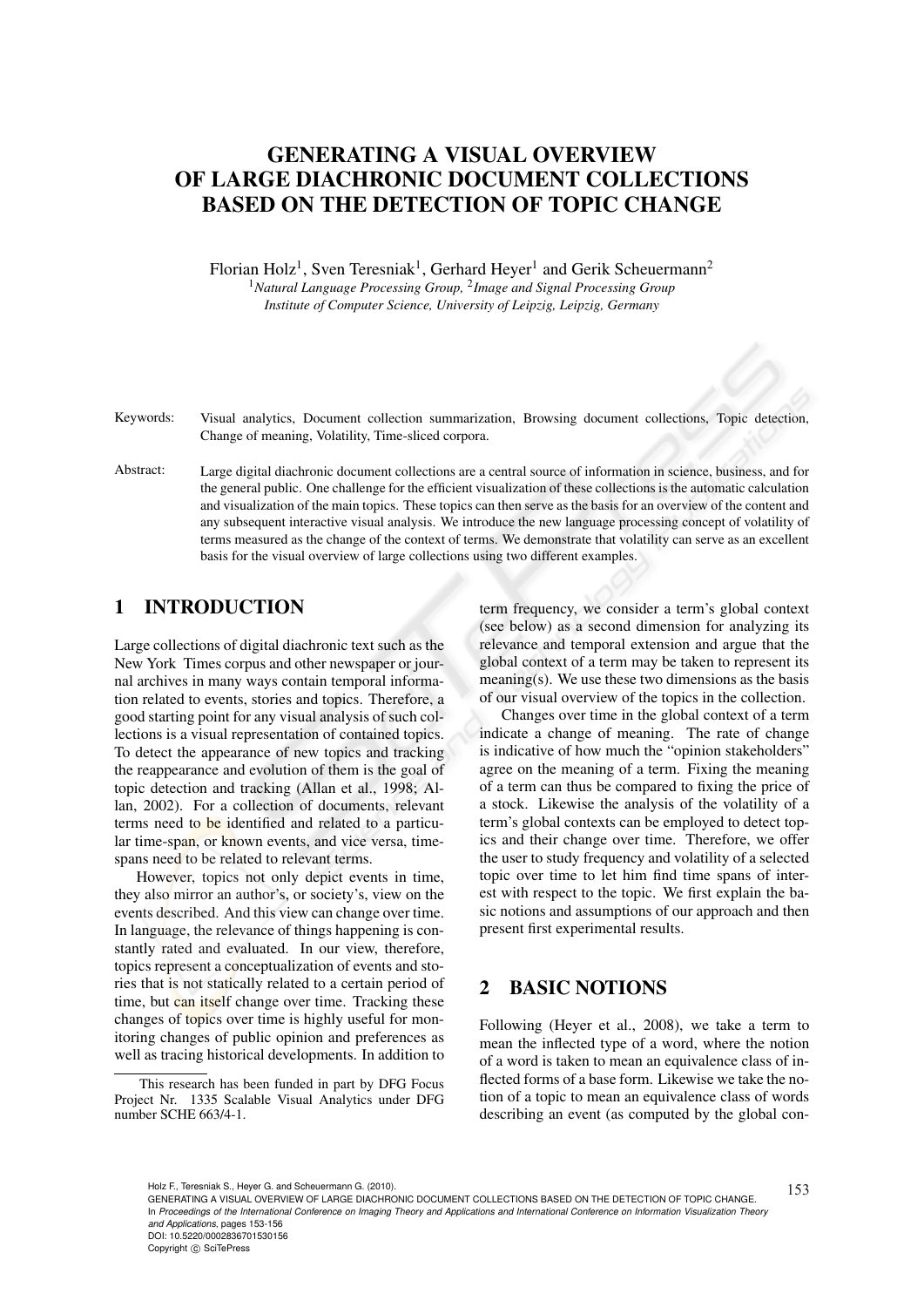Table 1: The 30 most significant co-occurrences and its significance value (cut to 3 digits) in the global context of "abu ghraib" on May 10, 2004.

prisoners 0.346, abuse 0.346, secretary 0.259, abu ghraib prison 0.259, iraqi 0.247, rumsfeld 0.221, military 0.218, prison 0.218, bush 0.210. prisoner 0.200, photographs 0.183, donald 0.183, secretary of defense 0.174, prisons 0.174, photos 0.174, the scandal 0.174, interrogation 0.163, naked 0.163, mistreatment 0.163, under 0.162, soldier 0.154, saddam 0.154, armed 0.154, defense 0.143, the bush 0.140, senate 0.140, videos 0.130, torture 0.130, arab 0.130, captured 0.130

text of the topic's name), and the notion of a concept to mean an equivalence class of semantically related words. The global context of a topic's name is the set of all its statistically significant co-occurrences within a corpus. We compute a term's set of co-occurrences on the basis of the term's joint appearance with its cooccurring terms within a predefined text window taking an appropriate measure for statistically significant co-occurrence. The significance values are computed using the log-likelihood measure following (Dunning, 1993) and afterwards normalized according to the actual corpus size. These significance values only serve for sorting the co-occurrence terms; their absolute values are not considered at all. Table 1 exemplifies the global context computed for the term "abu ghraib" based on the New York Times corpus of May 10, 2004. The numbers in parenthesis behind a term indicate its statistical significance (normalized to the corpus size and multiplied by  $10<sup>6</sup>$ ), which are used to rank the co-occurring terms (cf. Fig. 1).

### 3 THE SETTING

The processing of large and very large document collections has several difficulties which make it hard to provide substantial help for an user who wants to access certain documents, especially when the exact item or its position is unknown to the user. The stateof-the-art interfaces for accessing large document collections are indeces like google and other search engines, which rely mainly on indexing all or statistically relevant terms, and structured catalogues like (web) opacs, which need annotated metadata for each document and use these for filtering.

The most hampering aspect is the large amount of data itself and the complexity of its analysis. For instance computing the global contexts of terms in a corpus has a time and space complexity of  $O(n^2)$ , where  $n =$  number of types is about 1,000,000 to 10,000,000. Therefore it is difficult to compute and even to define appropriate and use- and meaningful measures describing terms and their relations. Thus

most analyses rely on term frequency, which is efficiently computeable, and e. g. often relevance measures comparing local term frequency in a document to the total frequency in a reference corpus.

We aim for a new paradigm in interacting with large time-related corpora. Obviously, it is impossible to present information about every document in a large collection at once, because if there are for instance 1.6 Mio documents like in the New York Time corpus (cf. Sect. 6), there are only about 0.82 pixels per document for visualization, aasuming a standard screen with  $1280 \times 1024$  pixels. So an aggregated view on the content is necessary, and this view should enable a visualization-based interactive exploration of the collection which is driven by the users attention and intent by providing him details on demand.

Therefore we want to identify the most relevant terms in the sense that these terms are related to the most considerable developments over the time span of the corpus. We establish the measure of volatility of a term (see next section) to cover the change of its global context which indicates a change of usage of the term. So we can provide an overview over the most evolving topics as an entrance into the whole collection.

## 4 VOLATILITY COMPUTATION

The basis of our analysis is a set of time slice corpora. These are corpora belonging to a certain period of time, e. g. all newspaper articles of the same day. The assessment of change of meaning of a term is done by comparing the term's global contexts of the different time slice corpora.

The measure of the change of meaning is *volatility*. It is derived from the widely used risk measure in econometrics and finance<sup>1</sup>, and based on the sequence of the significant co-occurrences in the global context sorted according to their significance values (see Sect. 2) and measures the change of the sequences over different time slices. This is because the change of meaning of a certain term leads to a change of the usage of this term together with other terms and therefore to a (maybe slight) change of its co-occurrences and their significance values in the time-slice-specific global context of the term. The exact algorithm to obtain the volatility of a certain term is shown in Fig. 1. For the detailed natural language processing background see (Holz and Teresniak, 2010).

<sup>&</sup>lt;sup>1</sup>But it is calculated differently and not based on widely used gain/loss measures. For an overview over miscellaneous approaches to volatility see (Taylor, 2007).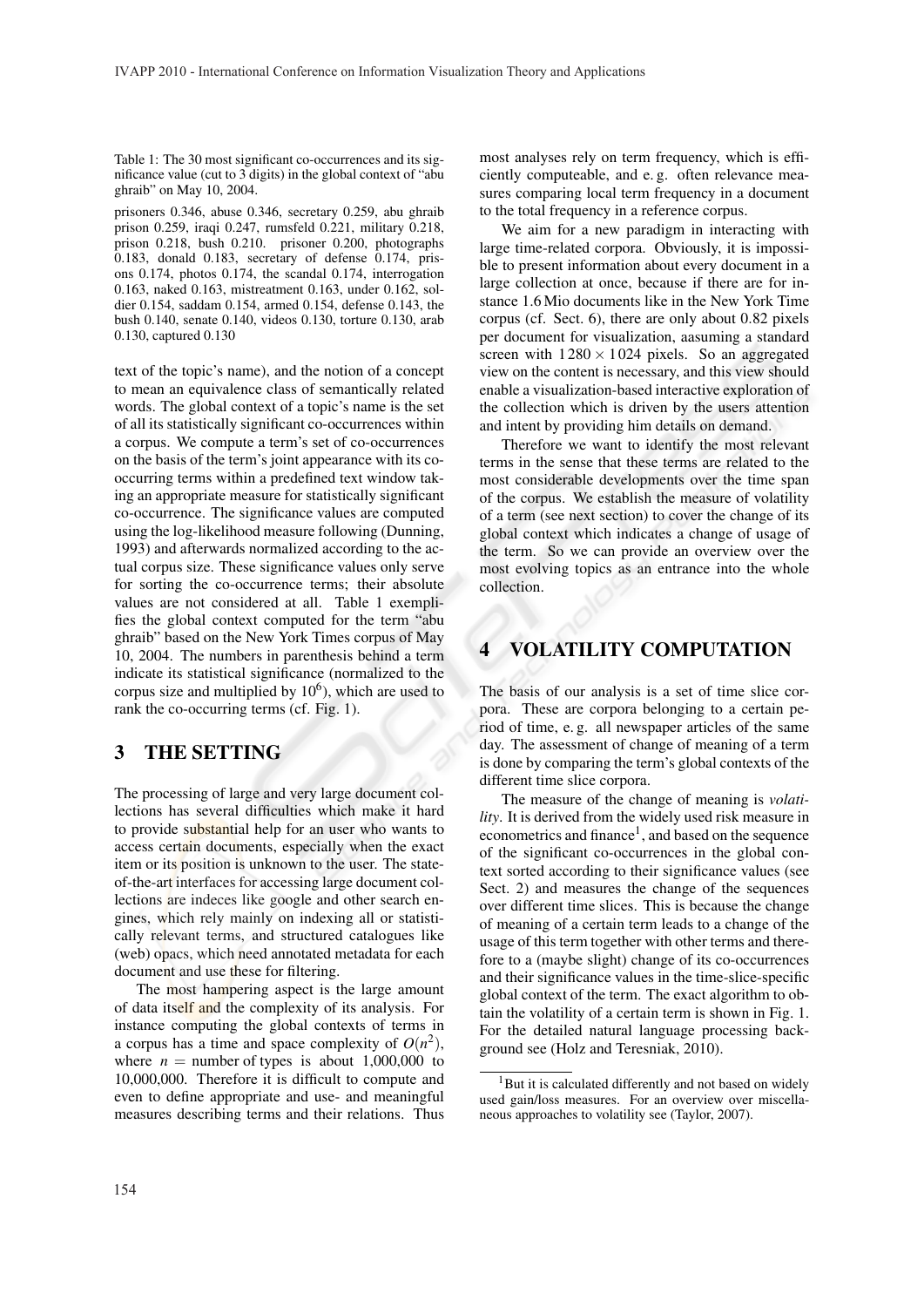- 1. Build a corpus where all time slices are joined together.
- 2. Compute for this overall corpus all significant cooccurrences  $C(t)$  for every term *t*.
- 3. Compute all significant co-occurrences  $C_i(t)$  for every time slice t*i* for every term *t*.
- 4. For every co-occurrence term  $c_{t,j} \in C(t)$  compute the series of ranks  $rank_{c_{t,j}}(i)$  variing *i* which represents the ranks of  $c_{t,j}$  in the different global contexts of  $t$  for every time slice t*i* .
- 5. Compute the coefficient of variation of the rank series  $CV(\text{rank}_{c_{t,j}}(i))$  for every co-occurrence term in  $c_{t,j} \in$  $C(t)$ .
- 6. Compute the average of the coefficients of variation of all co-occurences terms  $C(t)$  to obtain the volatility of term *t*

$$
Vol(t) = \underset{j}{\text{avg}} \left( \underset{i}{CV} \left( \text{rank}_{c_{t,j}}(i) \right) \right) .
$$

Figure 1: Computing the volatility.

## 5 VISUAL OVERVIEW

The visual overview is a 2D plot where every term's position is given by the term's absolute frequency and the term's volatility variance computed as the variance all per-day volatilities (cf. Sect. 6). The *x*-axis comprises of the rank of the term in the frequencysorted term list while the *y*-axis indicates the volatility of the term. Thus the overview depicts the relation between how present a term was in the shown time span and how much the related topic evolved over it. The overview provides a simple and intuitive aggregation of the document collection. Figure 2 shows such an (zoomed) overview computed for all articles of the New York Times corpus in 2004. The high-frequent terms are on the right side, the low-frequent ones on the left. The *x*-axis is displayed logarithmic. According to the power law distribution of term frequencies in natural language (cf. Zipf's law), the logarithmic view leads to a concentration of the most terms in the middle of the *x*-axis which would in a linear view mostly to be found indistinguishably right next to the *y*-axis.

This represenation allows the user to get an direct overview over the most evolving topics covered in the processed documents. In an interactive application the user can explore more and less evolving aspects of the covered time span by zooming into certain areas. If the user finds an interesting term, it's easy to provide him the curve of the volatility of this term showing the term's development over the time span like shown in Fig. 3 (cf. Sect. 6). Using the significant co-occurrences the user can be provided the most related terms as well.







Figure 3: 30-day volatility of "abu ghraib" from 2003 to 2006 based on the NYT corpus.

#### 6 EXPERIMENTS

In what follows, we present results of experiments that were carried out on the basis of data based on the New York Times Annotated Corpus (NYT)<sup>2</sup>. Table 2 lists some general characteristics of this corpus.

Figure 3 shows the development of the volatility of "abu ghaib" from January 2004 to December 2006. The volatility was computed per day with a window of 30 days, i. e. for the volatility for a certain day the last 30 days before were taken into account (cf. Fig. 1). The daily frequency of "abu ghraib" is also shown in Fig. 3 as a 30-day average over the last 30 days, too. The clearly outstanding peaks of the volatility are easily connectable to certain events and their related media coverage. The first peak beginning in May 2004 is caused by the initial discussion about the torture pictures and videos taken in the prison in Abu Ghraib (cf. Tab. 1).

The volatility does not generally correlate with the word frequency as e. g. the volatility peak in April 2005 shows. It's caused by the news coverage of a suicide attack at the prison on April 5. The new as-

<sup>2</sup>http://www.ldc.upenn.edu/